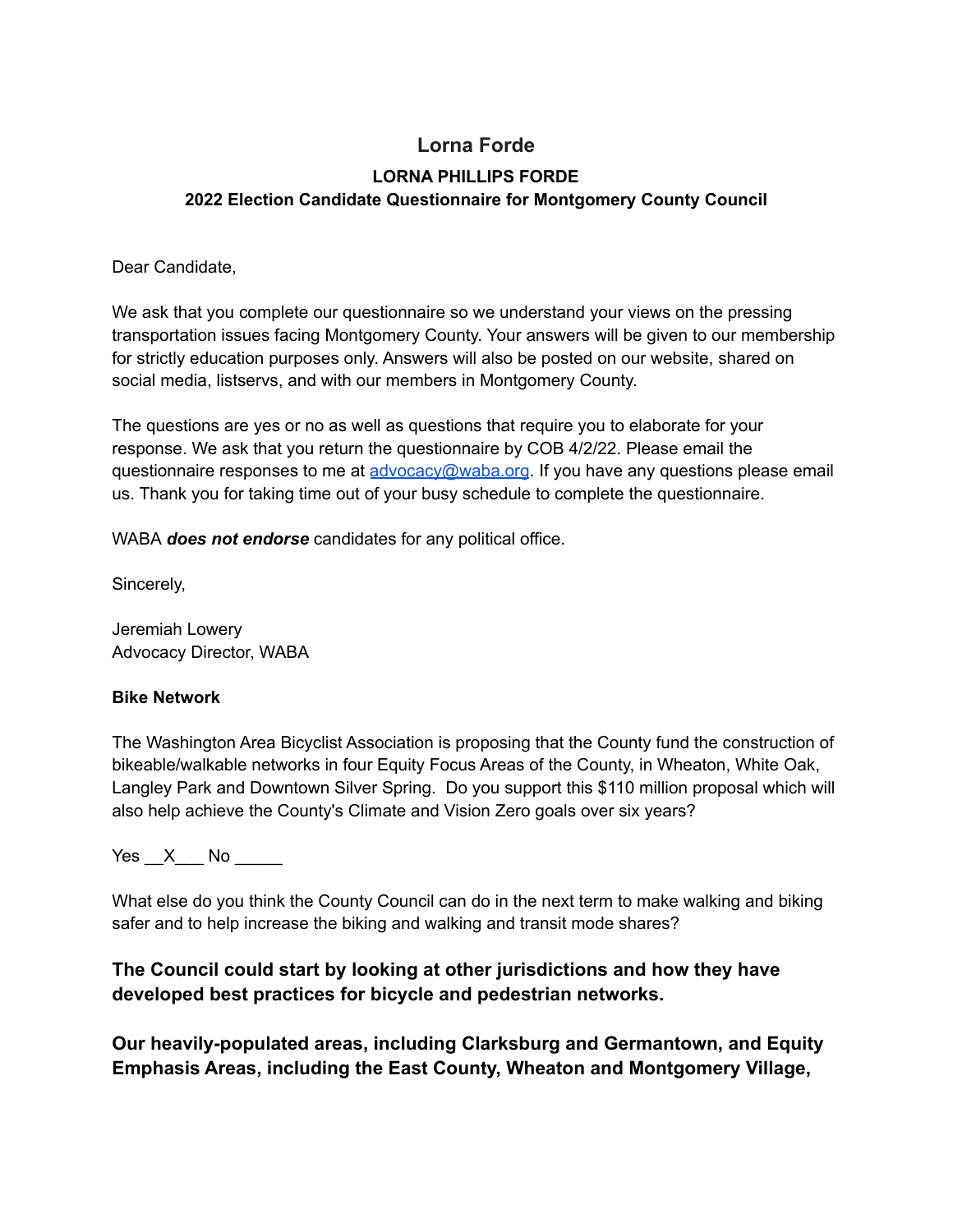**are where we should focus our investments in bicycle and pedestrian improvements.**

**Not all new bike lanes need to be protected lanes. The need for physical barriers to create protected lanes is greatest on higher-speed roadways. I would question the need for protected lanes on low-intensity residential streets.**

### **Police out of Traffic Enforcement**

Do you support removing police from all or some traffic enforcement?

 $Yes \_\ x \_\$  No  $\_\_\_\$ 

How will you balance the need for traffic enforcement and equity while in office?

**Black and Latino drivers tend to be stopped and searched during traffic stops at disproportionately higher rates than White drivers. That's fact; however, there are situations where a police presence is clearly required. I will mandate sufficient training and accountability from MCPD to ensure social justice. Automated enforcement makes sense for speed, red light and school bus cameras. I will initiate programs, to include a component of community engagement/oversight, to ensure that there is equitable distribution of automated and in-person enforcement policies that will lessen racial disparity and increase safety.**

### **Trails - repaving**

Do you support fully funding the budget request of the Parks Department to include monies for repaving the Sligo, Rock Creek and Capital Crescent Trails?

Yes \_\_X\_\_\_ No \_\_\_\_\_

## **Tunnel**

Do you support funding the \$55m project for this important regional trail connection through downtown Bethesda?

Yes \_\_X\_\_\_ No \_\_\_\_\_

Do you support funding that will complete construction of the project within the current FY 23-28 CIP period or sooner/later?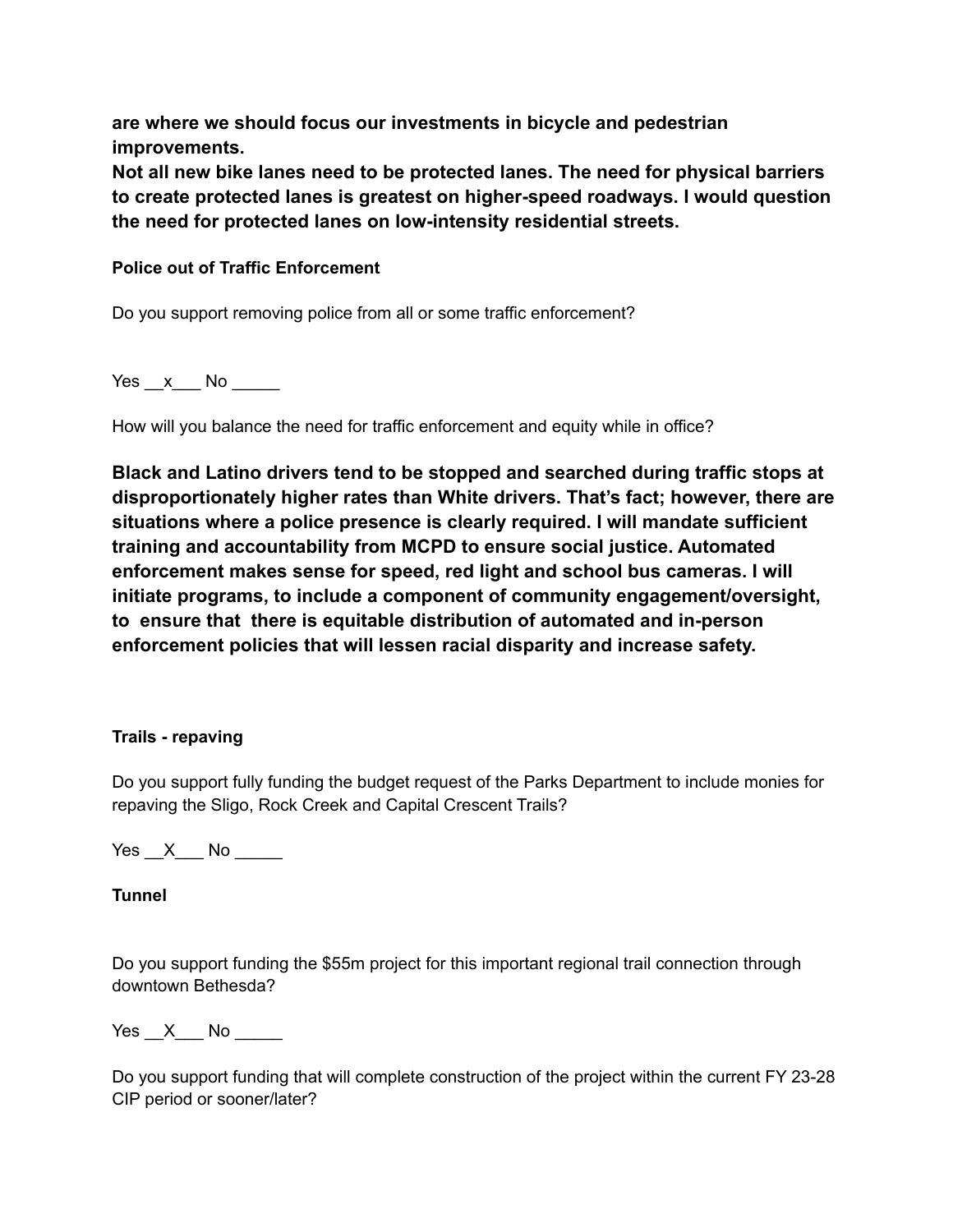Yes X No  $\blacksquare$ 

### **270 widening**

Do you support or oppose the proposal to widen parts of I-495 and I-270 to add four express toll lanes? **I oppose.**

Yes No No

Why or why not? And how would you show that support or opposition. Do you support other new highways or road expansions?

**When I came to the area 35 years ago, there were cows next to the model home I visited during my house search. Much has changed and I am very aware of the need for efficient and effective transpportation infrastructure. Some in Upcounty want new roads and highways (which often also means tolls). This is no longer practical for a host of reasons – including fiscal responsibility, climate sanity, racial equity and social justice. We need to be open and flexible in our pursuit of remedies and have a discussion about transportation options we can support without all the negative down-sides. Prioritizing local projects, existing roadways…these are measures that can be the start of a long term process to ultimately ease congestion while at the same time protecting homes, forestland, parks and streams. And don't discount the impact of the new work-from-home paradigm. That is not going away and will positively impact traffic congestion. improving transit and existing Upcounty roads, improves transportation for all, and avoids the expense, inequities and pollution of highway projects. I have lived Upcounty for 35 years and feel the pain of residents who want a hassle free commute. It may sound good to say "we need roads"; but, in my opinion, it is irresponsible when it is clear that the fiscal, human and ecological costs are great. Projects that expanding existing infrastructure could yield better long-term, sustainable effects. You just have to be willing to compromise.**

#### **Vision Zero**

Vision Zero - is it working and if not, what needs to be done by the County to achieve the goal of zero deaths due to traffic crashes? What would you do to work with the State Highway Administration to achieve true Vision Zero?